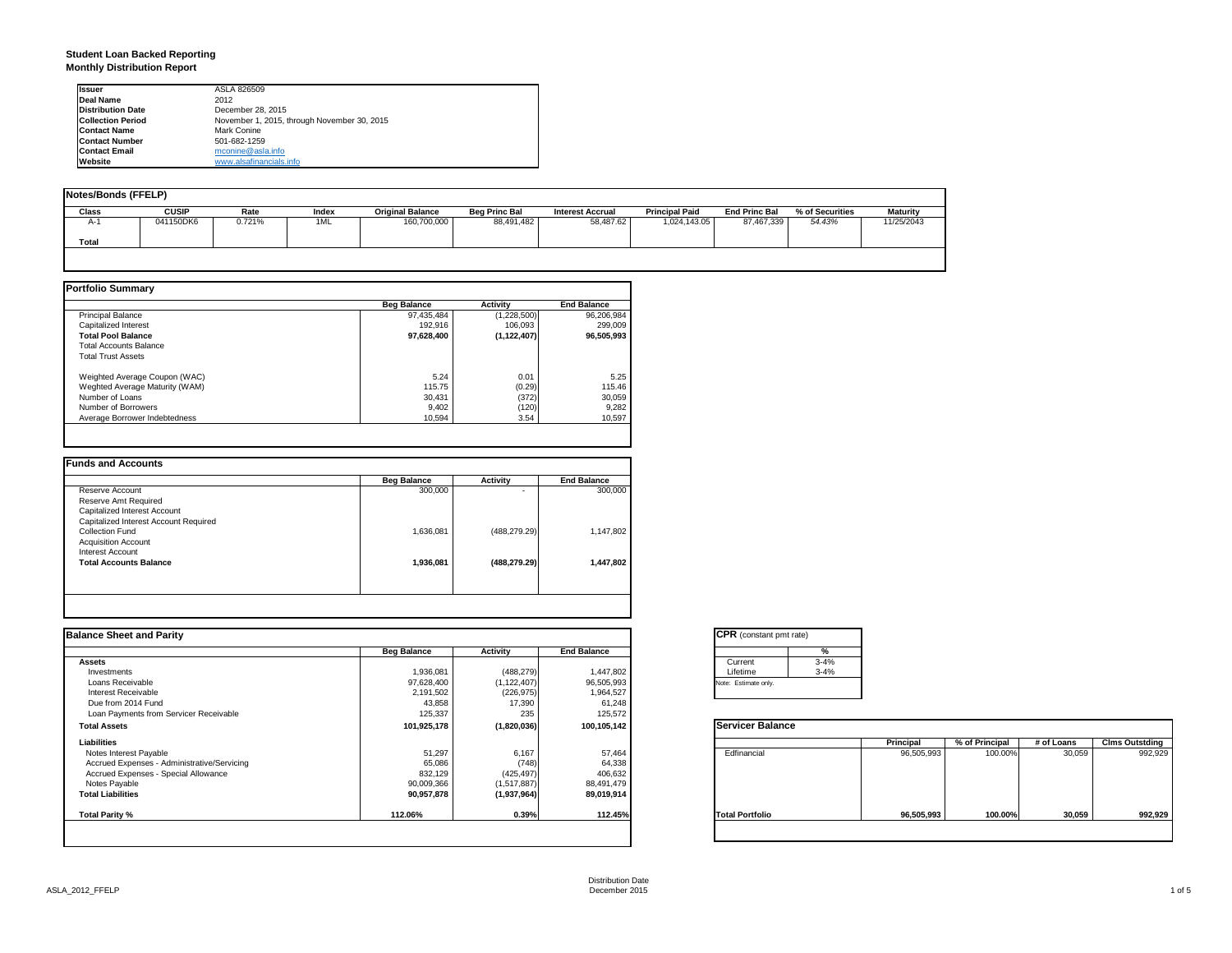### **Student Loan Backed Reporting Monthly Distribution Report**

|                         | # of Loans |        | Principal    |            | % of Principal   |         | <b>WAC</b> |        | <b>WARM</b> |        |
|-------------------------|------------|--------|--------------|------------|------------------|---------|------------|--------|-------------|--------|
|                         | Beginning  | Ending | Beginning    | Ending     | <b>Beginning</b> | Ending  | Beginning  | Ending | Beginning   | Ending |
| In School               | 316        | 308    | 1,019,398    | 998,135    | 1.04%            | 1.03%   | 5.55       | 5.48   | 119.43      | 119.33 |
| Grace                   | 210        | 76     | 678,895      | 243,465    | 0.70%            | 0.25%   | 5.40       | 5.61   | 117.72      | 118.61 |
| Repayment               |            |        |              |            |                  |         |            |        |             |        |
| Current                 | 17,354     | 17,565 | 51,315,282   | 51,950,726 | 52.56%           | 53.83%  | 5.35       | 5.33   | 118.87      | 118.65 |
| 31-60 Days Delinquent   | 1,030      | 807    | 3,484,490    | 2,860,892  | 3.57%            | 2.96%   | 5.30       | 5.47   | 118.48      | 116.05 |
| 61-90 Days Delinquent   | 585        | 703    | 1,951,714    | 2,586,341  | 2.00%            | 2.68%   | 5.53       | 5.17   | 116.95      | 122.15 |
| 91-120 Days Delingent   | 478        | 404    | 1,721,189    | 1,325,822  | 1.76%            | 1.37%   | 5.29       | 5.37   | 115.98      | 117.25 |
| 121-180 Days Delinquent | 764        | 720    | 2,672,692    | 2,663,883  | 2.74%            | 2.76%   | 5.34       | 5.38   | 119.44      | 115.92 |
| 181-270 Days Delinquent | 696        | 736    | 2,480,021    | 2,446,980  | 2.54%            | 2.54%   | 5.27       | 5.26   | 105.27      | 109.80 |
| 271+ Days Delinquent    | 297        | 293    | 1,071,480    | 1,056,170  | 1.10%            | 1.09%   | 5.28       | 5.34   | 107.39      | 104.34 |
| <b>Total Repayment</b>  | 21,204     | 21,228 | 64,696,868   | 64,890,814 | 66.27%           | 67.24%  | 5.35       | 5.33   | 118.03      | 117.97 |
| Forbearance             | 3,894      | 3,987  | 15,188,753   | 15,462,583 | 15.56%           | 16.02%  | 5.38       | 5.45   | 119.29      | 116.80 |
| Deferment               | 4,565      | 4,210  | 15, 153, 677 | 13,969,174 | 15.52%           | 14.47%  | 5.29       | 5.29   | 116.73      | 117.58 |
| Claims in Progress      | 234        | 250    | 861,423      | 941,823    | 0.88%            | 0.98%   | 5.32       | 5.47   | 124.67      | 112.44 |
| <b>Claims Denied</b>    |            |        | 29,386       |            | 0.03%            | 0.00%   | 3.99       |        | 101.89      |        |
| <b>Total Portfolio</b>  | 30,431     | 30,059 | 97,628,400   | 96,505,993 | 100.00%          | 100.00% | 5.35       | 5.35   | 118.09      | 117.69 |

|                                     |           | # of Loans |                  | <b>Principal</b> | % of Principal |         | <b>WAC</b>       |        | <b>WARM</b> |        |
|-------------------------------------|-----------|------------|------------------|------------------|----------------|---------|------------------|--------|-------------|--------|
|                                     | Beainnina | Endina     | <b>Beginning</b> | Ending           | Beginning      | Endina  | <b>Beginning</b> | Endina | Beginning   | Ending |
| Current                             | 17,354    | 17,565     | 51,315,282       | 51,950,726       | 79.32%         | 80.06%  | 5.35             | 5.33   | 118.87      | 118.65 |
| 31-60 Days Delinquent               | 1,030     | 807        | 3,484,490        | 2,860,892        | 5.39%          | 4.41%   | 5.30             | 5.47   | 118.48      | 116.05 |
| 61-90 Days Delinquent               | 585       | 703        | 1,951,714        | 2,586,341        | 3.02%          | 3.99%   | 5.53             | 5.17   | 116.95      | 122.15 |
| 91-120 Days Delingent               | 478       | 404        | 1,721,189        | 1,325,822        | 2.66%          | 2.04%   | 5.29             | 5.37   | 115.98      | 117.25 |
| 121-180 Days Delinquent             | 764       | 720        | 2,672,692        | 2,663,883        | 4.13%          | 4.11%   | 5.34             | 5.38   | 119.44      | 115.92 |
| 181-270 Days Delinquent             | 696       | 736        | 2,480,021        | 2,446,980        | 3.83%          | 3.77%   | 5.27             | 5.26   | 105.27      | 109.80 |
| 271+ Days Delinguent                | 297       | 293        | 1,071,480        | 1,056,170        | 1.66%          | 1.63%   | 5.28             | 5.34   | 107.39      | 104.34 |
| <b>Total Portfolio in Repayment</b> | 21,204    | 21,228     | 64,696,868       | 64,890,814       | 100.00%        | 100.00% | 5.35             | 5.33   | 118.03      | 117.97 |

| Portfolio by Loan Type           |                  |        |                  |            |                  |                |                  |            |           |             |  |
|----------------------------------|------------------|--------|------------------|------------|------------------|----------------|------------------|------------|-----------|-------------|--|
|                                  | # of Loans       |        | <b>Principal</b> |            |                  | % of Principal |                  | <b>WAC</b> |           | <b>WARM</b> |  |
|                                  | <b>Beginning</b> | Ending | Beginning        | Endina     | <b>Beginning</b> | Ending         | <b>Beginning</b> | Ending     | Beginning | Ending      |  |
| Subsidized Consolidation Loans   |                  |        |                  |            |                  |                |                  |            |           |             |  |
| Unsubsidized Consolidation Loans |                  |        |                  |            |                  |                |                  |            |           |             |  |
| Subsidized Stafford Loans        | 17,047           | 16,841 | 44,876,089       | 44,305,390 | 45.97%           | 45.91%         | 5.19             | 5.19       | 113.89    | 113.34      |  |
| Unsubsidized Stafford Loans      | 12,473           | 12,321 | 49,430,533       | 48,947,570 | 50.63%           | 50.72%         | 5.31             | 5.32       | 123.57    | 123.23      |  |
| PLUS/GradPLUS Loans              | 911              | 897    | 3,321,779        | 3,253,033  | 3.40%            | 3.37%          | 7.95             | 7.97       | 93.19     | 93.46       |  |
| SLS Loans                        |                  |        |                  |            |                  |                |                  |            |           |             |  |
| <b>Total Portfolio</b>           | 30,431           | 30,059 | 97,628,400       | 96,505,993 | 100.00%          | 100.00%        | 5.35             | 5.35       | 118.09    | 117.69      |  |

| Portfolio by Program Type                  |            |        |                  |            |                |         |            |        |             |        |
|--------------------------------------------|------------|--------|------------------|------------|----------------|---------|------------|--------|-------------|--------|
|                                            | # of Loans |        | <b>Principal</b> |            | % of Principal |         | <b>WAC</b> |        | <b>WARM</b> |        |
|                                            | Beginning  | Ending | <b>Beginning</b> | Endina     | Beginning      | Endina  | Beginning  | Ending | Beginning   | Ending |
| Graduate / 4-Year Loans                    | 23,568     | 23,269 | 78,806,597       | 77.871.672 | 80.72%         | 80.69%  | 5.34       | 5.34   | 118.98      | 118.40 |
| 2-Year Loans                               | 6,270      | 6,198  | 17,439,283       | 17,253,741 | 17.86%         | 17.88%  | 5.36       | 5.36   | 114.56      | 114.97 |
| Proprietary / Technical / Vocational Loans | 592        | 591    | 1,380,575        | 1,378,635  | 1.41%          | 1.43%   | 5.37       | 5.37   | 111.75      | 111.46 |
| Unknown (Consolidation) Loans              |            |        |                  |            |                |         |            |        |             |        |
| Other Loans                                |            |        | 1,945            | 1.945      | 0.00%          | 0.00%   | 6.80       | 6.80   | 113.00      | 112.00 |
| <b>Total Portfolio</b>                     | 30,431     | 30,059 | 97,628,400       | 96,505,993 | 100.00%        | 100.00% | 5.35       | 5.35   | 118.09      | 117.69 |
|                                            |            |        |                  |            |                |         |            |        |             |        |

| <b>Portfolio Indices</b> |            |        |                  |            |                |         |  |
|--------------------------|------------|--------|------------------|------------|----------------|---------|--|
|                          | # of Loans |        | Principal        |            | % of Principal |         |  |
|                          | Beginning  | Endina | <b>Beginning</b> | Endina     | Beginning      | Endina  |  |
| Fixed Loans              | 18,004     | 17,799 | 64,765,445       | 64,082,285 | 66.34%         | 66.40%  |  |
| Variable Loans           | 12,427     | 12,260 | 32,862,956       | 32,423,709 | 33.66%         | 33.60%  |  |
| T-Bill Loans             | 12,427     | 12,260 | 32,862,956       | 32,423,709 | 33.66%         | 33.60%  |  |
| <b>CMT Loans</b>         |            |        |                  |            |                |         |  |
| <b>Total Portfolio</b>   | 30,431     | 30.059 | 97,628,400       | 96,505,993 | 100.00%        | 100.00% |  |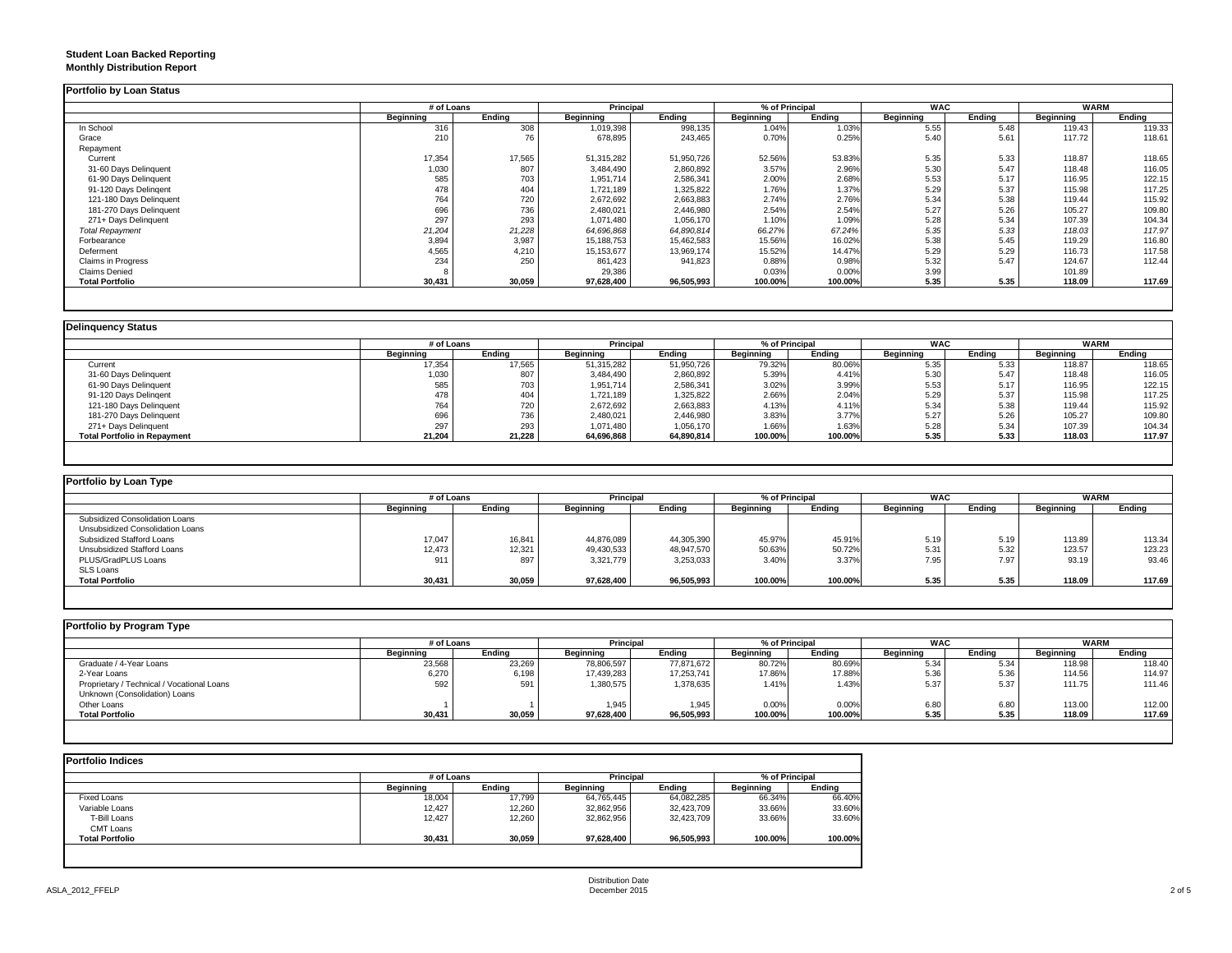| <b>IDistribution Date</b> | December 28, 2015               |
|---------------------------|---------------------------------|
| <b>Collection Period</b>  | November 1, 2015, through Nover |

**November 30, 2015** 

## **Collection Activity**

| <b>Collection Account</b>                                                                    | as of 11/30/2015 |
|----------------------------------------------------------------------------------------------|------------------|
| Beginning Balance - November 1, 2015                                                         | 1,636,081        |
| <b>Collection Amount Received</b>                                                            | 1,575,721        |
| Recoveries                                                                                   |                  |
| Reserve Account                                                                              |                  |
| <b>Excess of Required Reserve Account</b>                                                    |                  |
| Interest on Investment Earnings                                                              | 305              |
| Capitalized Interest Account (after a stepdown or release date)                              |                  |
| Payments from Guarantor                                                                      |                  |
| Transfer from 2010 Collection for correction of error                                        |                  |
| <b>Required Repurchases</b>                                                                  |                  |
| Special Allowance Payable to Department of Education                                         |                  |
| <b>Consolidation Rebate Fees</b>                                                             |                  |
| Transfer to Capitalized Interest Fund                                                        |                  |
| Principal payments, interest payments, administration fees, servicing fees, and trustee fees | (1,636,081)      |
| Transfer to Department Rebate Fund                                                           | (428, 224)       |
| <b>Total Available Funds</b>                                                                 | 1,147,801        |
|                                                                                              |                  |
|                                                                                              |                  |
|                                                                                              |                  |
|                                                                                              |                  |

| <b>Fees Due for Current Period</b> | as of 11/30/2015 |
|------------------------------------|------------------|
| Indenture Trustee Fees             |                  |
|                                    |                  |
| <b>Servicing Fees</b>              | 56,296           |
| <b>Administration Fees</b>         | 8,042            |
| Late Fees                          |                  |
| <b>Other Fees</b>                  |                  |
| <b>Total Fees</b>                  | 64,338           |
|                                    |                  |

| <b>ICumulative Default Rate</b>                                                                     | as of 11/30/2015 |
|-----------------------------------------------------------------------------------------------------|------------------|
| Current Period Defaults (\$)                                                                        | 618,085.71       |
| Cumulative Defaults (\$)                                                                            | 27,279,196.14    |
| Cumulative Default (% of original pool balance)                                                     | 16.99%           |
| Cumulative Default (% of cumulative entered repayment balance) <sup>a</sup>                         | 28.64%           |
| Current Period Payments (Recoveries) from Guarantor (\$)                                            | 528,761.61       |
| Current Period Borrower Recoveries (\$)                                                             | n/a              |
| Cumulative Recoveries (\$) <sup>b</sup>                                                             | \$25,179,656.72  |
| Cumulative Recovery Rate (%)                                                                        | 92.30%           |
| Cumulative Net Loss Rate (%)                                                                        | 1.31%            |
| Servicer Reject Rate (FFELP) (%)                                                                    |                  |
| Cumulative Servicer Reject Rate (FFELP) (%)                                                         |                  |
| a)<br>Repayment balance includes all repayment loans with the exception of balances in claim status |                  |
| b)<br>Cumulative Recoveries includes 97% of claims in progress balances                             |                  |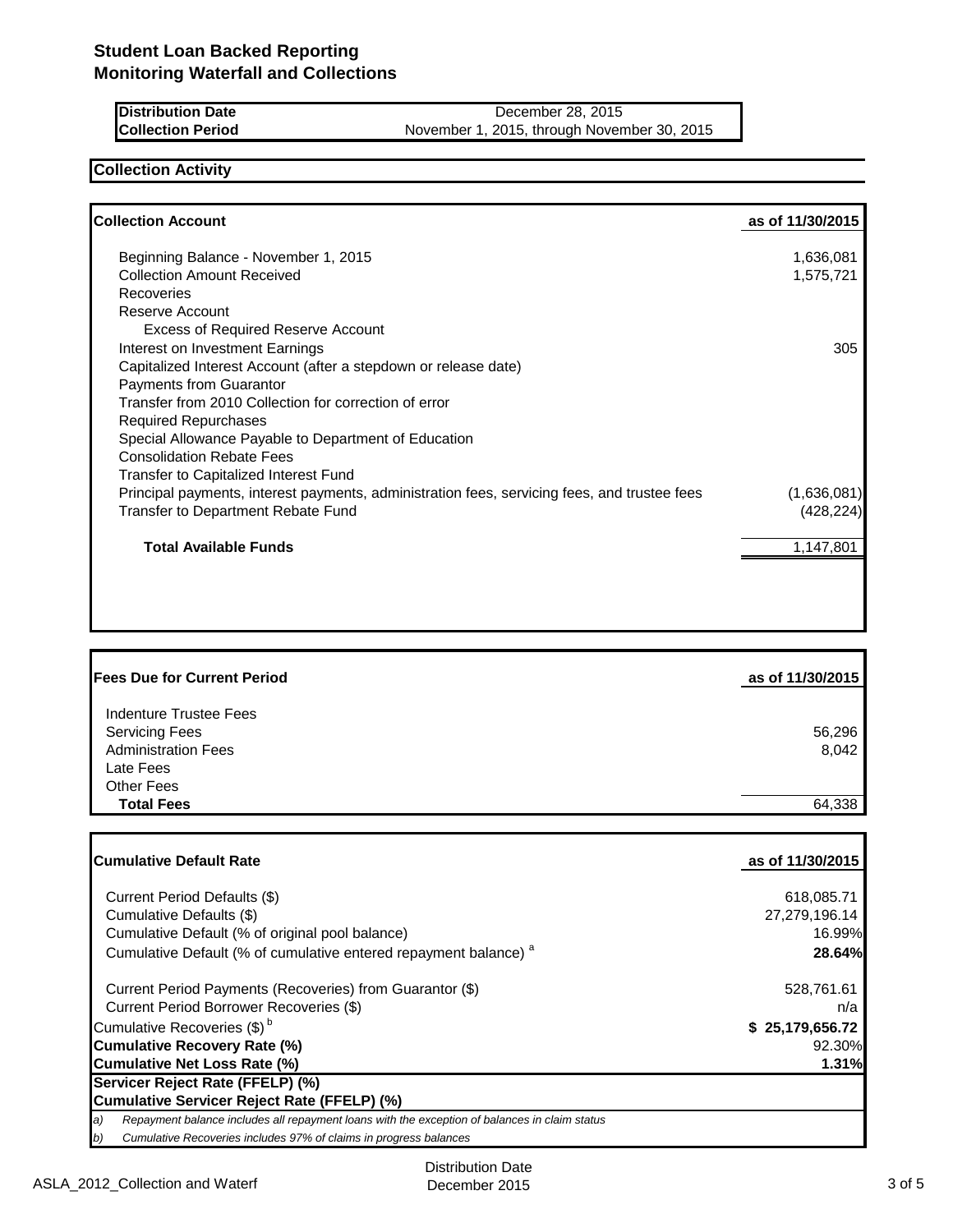# **Waterfall Activity**

| <b>Waterfall for Distribution</b>                                                                                                                        | <b>Amount Due</b> | <b>Amount Remaining</b> |
|----------------------------------------------------------------------------------------------------------------------------------------------------------|-------------------|-------------------------|
| <b>Total Available Funds</b>                                                                                                                             |                   | 1,147,801               |
| <b>First:</b> Payments required under any Joint Sharing Agreement                                                                                        |                   |                         |
| <b>Second: Trustee Fees</b>                                                                                                                              | 833.33            | 1,146,968               |
| <b>Third: Servicing Fees and Backup Servicing Fees</b>                                                                                                   | 56.296            | 1,090,672               |
| <b>Fourth: Administration Fees</b>                                                                                                                       | 8.042             | 1,082,630               |
| <b>Fifth: Noteholder Interest</b>                                                                                                                        | 58,487.62         | 1,024,143               |
| <b>Sixth:</b> Reinstate the balance of the Reserve Fund up to the<br>Specified Reserve Fund Balance<br>Seventh: Noteholder Principal, until paid in full | 1,024,143.05      | (0)                     |

| <b>Principal and Interest Distributions</b> | Class A-1    |
|---------------------------------------------|--------------|
|                                             |              |
| Monthly Interest Due                        | 58,487.62    |
| Monthly Interest Paid                       | 58,487.62    |
| Interest Shortfall                          |              |
| Interest Carryover Due                      | 0            |
| Interest Carryover Paid                     | 0            |
| <b>Interest Carryover</b>                   | 0            |
| Monthly Principal Distribution Amount       | 1,024,143.05 |
| Monthly Principal Paid                      | 1,024,143.05 |
| Shortfall                                   |              |
| <b>Total Distribution Amount</b>            | 1,082,630.67 |
|                                             |              |